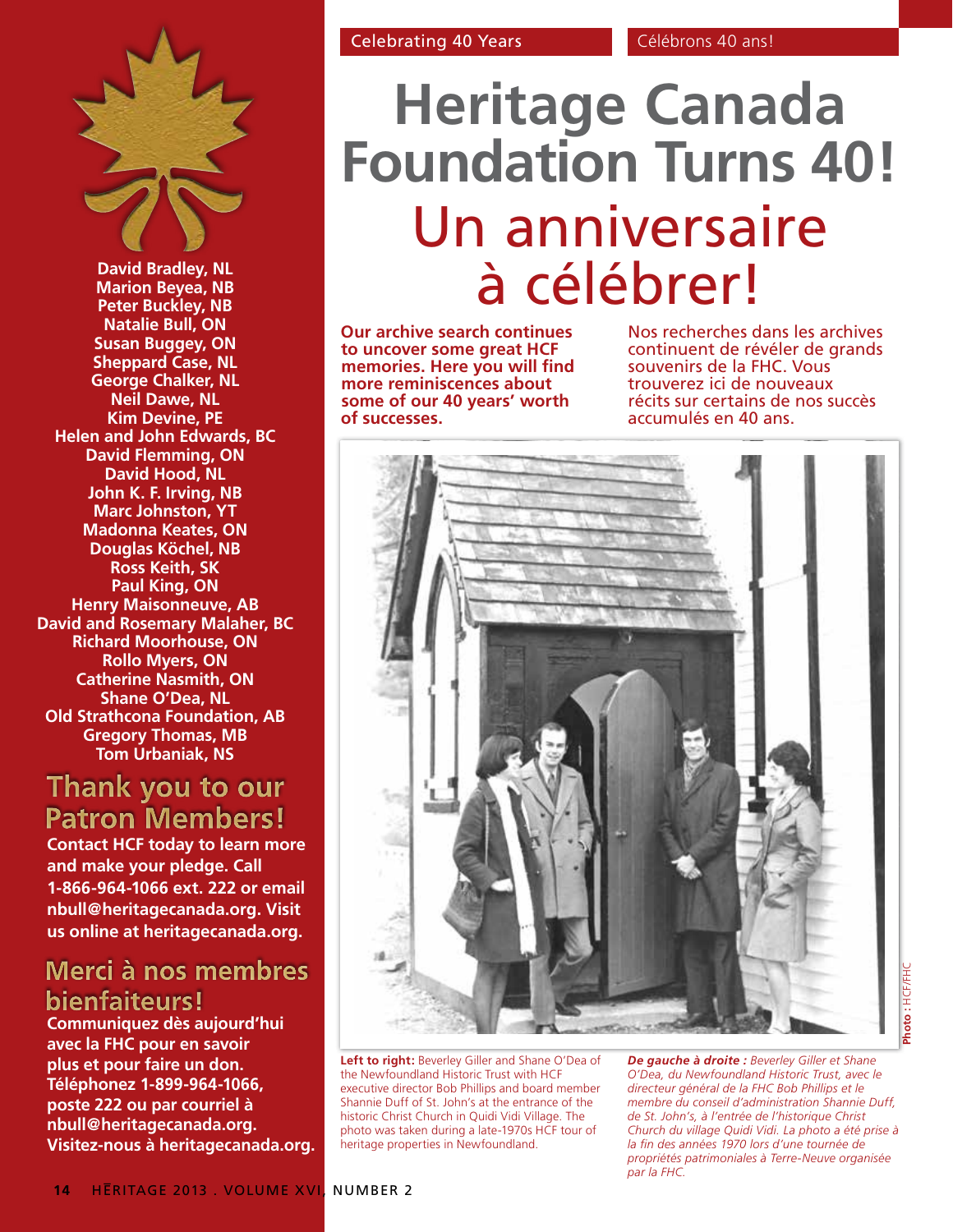#### **Property Program – The Heartz O'Halloran Row, Charlottetown, P.E.I.**

Canada was notably late among nations in creating its National Trust—the Heritage Canada Foundation. As a result, the new board had the opportunity to learn from other National Trusts worldwide. On the question of acquiring property, the founding board determined that in a country as large as Canada, one could never turn the tide of demolition and neglect by simply amassing a collection of preserved house museums. Instead, HCF chose to invest in important buildings and groups of buildings, with the goal of catalyzing interest, attracting private investment, and sparking the revitalization of entire communities. Accordingly, the



HCF purchased the Heartz O'Halloran Row in Charlottetown in 1976, then restored and rehabilitated it for commercial and residential use before selling it into private hands in 1983.

Property Program—one of HCF's earliest programs—was developed to demonstrate new approaches to preserving historic properties through acquisition, investment in rehabilitation, and then resale to the private sector.

In 1976, HCF purchased the 1850s Georgian-style Heartz O'Halloran Row located on Great George Street in Charlottetown as part of its contribution to a conservation area in the city. HCF worked closely with the Prince Edward Island Heritage Foundation and the Charlottetown Area Development Corporation (created two years earlier with a mandate to contribute to the economic and social development of Charlottetown). Together, and with the local conservation advisory committee, they oversaw the historic row's restoration and rehabilitation for use as commercial and residential space.

The Heartz O'Halloran boasted new heating, plumbing, electrical and sprinkler systems, and a new slate roof installed by an Island firm. It housed eight new apartments, a town house and a mix of office space. In 1978, HCF chair Hartland MacDougall and executive director Bob Phillips were on hand to celebrate its grand re-opening and the mounting of a commemorative plaque. In 1983 the building was sold into private hands.

In 1990, the Great George Street Historic District National Historic Site of Canada was created, recognizing both its association with Confederation and the richness of its domestic architecture to which the Heartz O'Halloran forms a significant part.

#### Programme d'acquisition de propriétés – Rangée d'habitations Heartz-O'Halloran, Charlottetown (Île-du-Prince-Édouard)

Le Canada a notoirement tardé à créer sa fiducie nationale, la fondation Héritage Canada. En conséquence, le conseil d'administration a pu apprendre d'autres fiducies nationales, aux quatre coins au monde. Quant au question d'acquérir des propriétés, le conseil d'administration a jugé que dans un pays aussi grand que le Canada, il ne serait pas possible d'inverser des démolitions et de l'abandon en accumulant une collection de maisons-musées préservées. Au lieu, la FHC a choisi d'investir dans des bâtiments et des ensembles d'immeubles dans le but de catalyser l'intérêt, attirer des investissements privés et, en fin de compte, susciter



*La FHC a acheté la rangée d'habitations Heartz-O'Halloran à Charlottetown en 1976. Elle a ensuite restauré et réhabilité l'ensemble pour un usage commercial et résidentiel, puis l'a revendu à des intérêts privés en 1983.*

la revitalisation de collectivités entières. C'est ainsi qu'est né le programme d'acquisition de propriétés – un des premiers programmes de la FHC –, pour démontrer de nouvelles façons de préserver des biens historiques par l'acquisition, la réhabilitation et la revente au secteur privé.

En 1976, la FHC a acheté la rangée d'habitations Heartz-O'Halloran, un ensemble des années 1850 sur la rue Great George de Charlottetown, contribuant à un district de conservation dans la ville. La FHC a coopéré étroitement avec la Fondation du patrimoine de l'Île-du-Prince-Édouard et la Société de développement de Charlottetown et des environs (créée deux ans plus tôt pour contribuer au développement économique et social de Charlottetown). Ensemble, de concert aussi avec le comité consultatif local sur la conservation, elles ont veillé à la restauration et la réhabilitation de la rangée historique afin qu'elle puisse servir à des fins commerciales et résidentielles.

La rangée Heartz-O'Halloran disposait de nouvelles installations de chauffage, de plomberie, d'électricité et d'extincteurs automatiques ainsi que d'un nouveau toit d'ardoise réalisé par une entreprise de l'île. Elle comprenait huit nouveaux appartements, une maison en rangée et un assortiment de bureaux. En 1978, le président de la FHC Hartland MacDougall et le directeur général Bob Phillips étaient sur place pour célébrer la grande réouverture et la pose d'une plaque commémorative. En 1983, l'ensemble a été vendu à des intérêts privés.

En 1990, le lieu historique national du Canada de l'arrondissement historique de la rue Great George a été créé. Il souligne l'association de l'endroit à la Confédération et la richesse de son architecture, dont la rangée Heartz-O'Halloran constitue une partie importante.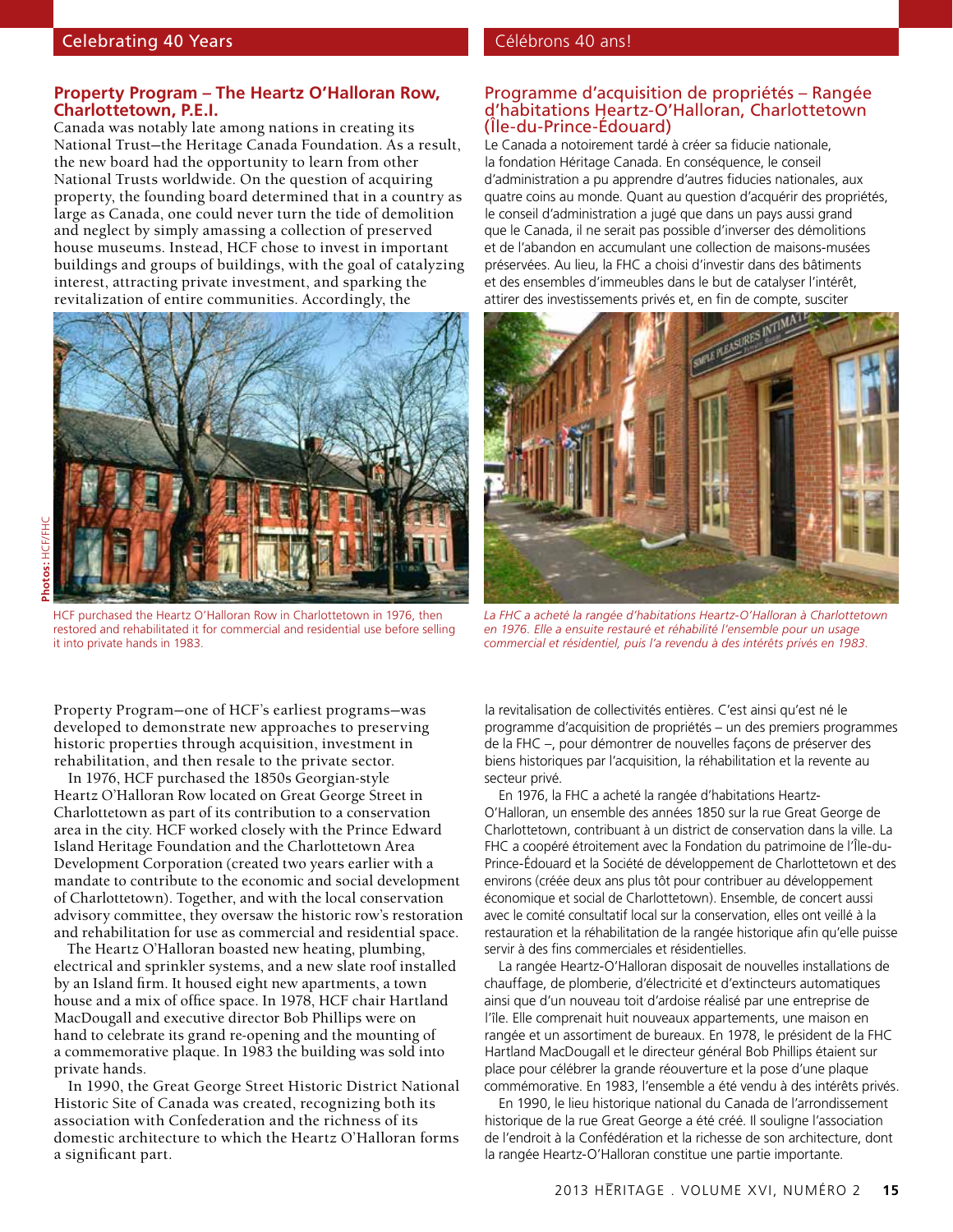#### Celebrating 40 Years Christian Celebrating 40 Years Celebrating AD ans!

#### **Main Street Canada – A Lasting Legacy**

The 1960s and 1970s were hard on town centres all over North America. Suburban shopping malls were draining the life-blood from traditional commercial main streets. HCF tackled the problem with the launch of *Main Street Canada®*, one of its most successful national programs.

Between 1980 and 1985, HCF worked in seven communities to learn about problems faced by those trying to preserve downtown areas. These demonstration projects—starting with Perth, Ontario—were a stunning success. And that success can be attributed, at least in part, to the lessons learned and initiatives undertaken in Perth.

Established as a military settlement after the War of 1812, Perth is known for its abundance of heritage architecture. But by the time the Main Street pilot project was under way in 1980, that special heritage character was suffering from neglect and poor design choices.



The historic town of Perth, Ontario, was HCF's first Main Street Canada pilot project. Through this program Perth attracted new business, filled vacant storefronts and increased its tax base.

*L'historique ville de Perth, en Ontario, a été le lieu du premier projet pilote Rues principales Canada de la FHC. Grâce au programme, Perth a attiré de nouvelles entreprises, rempli des magasins inoccupés et augmenté son assiette fiscale.*

After three years of hard work, all that changed. With planning, coordination and design assistance from project manager John Stewart and his Main Street team, a range of businesses had repaired or restored their façades. Recognizing the potential impact on Perth's economic vitality, the local Business Improvement Association, chipped in with light standards, trees, planter boxes and benches, adding to the town's newfound sense of liveliness. Business owners took advantage of the Main Street office's window display seminars, sign design advice, and help in preparing tenders and obtaining financing. Success can be measured in the 15 new businesses that located in Perth's downtown during the time of the project, the corresponding number of new jobs generated, and the increase in property taxes.

In Perth, as in some 70 subsequent Main Street projects, the transformation was more than physical. Main Street communities typically enjoy a positive upward spiral of increasing economic stability, heritage integrity and community pride.

#### **Get A Law! Progress in Provincial and Municipal Heritage Legislation**

In 1974, after extensive consultation, HCF released its *Brown* 

#### Rues principales Canada – Un héritage durable

Les années 1960 et 1970 ont été difficiles pour les centres-villes d'Amérique du Nord. Les centres commerciaux de banlieue drainaient la vitalité des artères commerciales traditionnelles. La FHC s'est attaquée au problème en lançant le programme *Rues principales Canada*, un des programmes nationaux les plus réussis de la FHC.

De 1980 à 1985, la FHC a travaillé dans sept localités pour comprendre les problèmes auxquels font face ceux qui veulent préserver un centre-ville. Les projets de démonstration – à commencer par Perth, en Ontario – ont connu un succès remarquable. Ce succès a été attribué, du moins en partie, aux leçons apprises et aux initiatives entreprises à Perth.

Fondée en tant qu'établissement militaire après la guerre de 1812, Perth est réputée pour l'abondance de ses biens patrimoniaux. Cependant, quand le projet pilote Rues principales y a été lancé en 1980, son caractère patrimonial souffrait de négligence et de mauvais choix de conception.

Après trois ans de travail acharné, tout était différent. Grâce à l'aide apportée par John Stewart et son équipe du projet Rues principales sur les plans de la planification, la coordination et la conception, des établissements variés avaient réparé ou restauré leurs façades. Reconnaissant les retombées potentielles du projet pour la vitalité économique de Perth, l'association d'amélioration commerciale locale a fourni des lampadaires, des arbres, des jardinières et des bancs, contribuant au nouveau dynamisme de la ville. Les propriétaires d'entreprises ont profité des séminaires du bureau de Rues principales sur la présentation des vitrines, de ses conseils sur la conception des enseignes et de son aide dans la préparation de soumissions et l'obtention de fonds. Le succès est attesté par les 15 nouvelles entreprises qui se sont établies dans le centre-ville de Perth pendant la durée du projet, le nombre de nouveaux emplois ainsi créés et l'accroissement des recettes des taxes foncières.

À Perth comme dans 70 projets ultérieurs de Rues principales, la transformation n'a pas seulement été physique. Les localités participantes bénéficient habituellement d'une spirale ascendante positive où la stabilité économique, l'intégrité du patrimoine et la fierté communautaire se renforcent mutuellement.

#### Les provinces et les municipalités prennent des mesures législatives pour le patrimoine

En 1974, après de vastes consultations, la FHC a publié un livre brun sur la législation relative au patrimoine. On y trouvait les trois piliers essentiels de la conservation du patrimoine au Canada : la création d'un registre canadien des propriétés patrimoniales; une protection assurée par la loi à tous les paliers de gouvernement; et une aide financière. À l'époque, une seule province, le Québec, avait une loi sur le patrimoine correspondant à la pratique internationale de base. La FHC comprenait que pour permettre une percée dans la protection des lieux historiques du Canada, les provinces, les territoires et les municipalités du pays devraient démontrer un engagement à adopter des lois sur le patrimoine.

Pour les y aider, en 1975, la FHC a ajouté à son personnel un spécialiste des lois sur le patrimoine – un jeune avocat brillant et tenace, Marc Denhez. Dans l'année qui a suivi, cinq provinces et de nombreuses villes ont utilisé les services juridiques consultatifs de la FHC. Le Nouveau-Brunswick a modifié sa *Loi sur la protection des lieux historiques*, exigeant que les projets de travaux publics respectent ses dispositions. L'Ontario a adopté sa loi sur le patrimoine et le Manitoba a adopté une loi habilitante conférant à Winnipeg de nouveaux pouvoirs pour protéger ses structures patrimoniales. L'année suivante, Terre-Neuve et l'Île-du-Prince-Édouard ont aussi accordé de nouveaux pouvoirs à leurs capitales. En 1978, six provinces (Terre-Neuve, Île-du-Prince-Édouard, Nouveau-Brunswick,